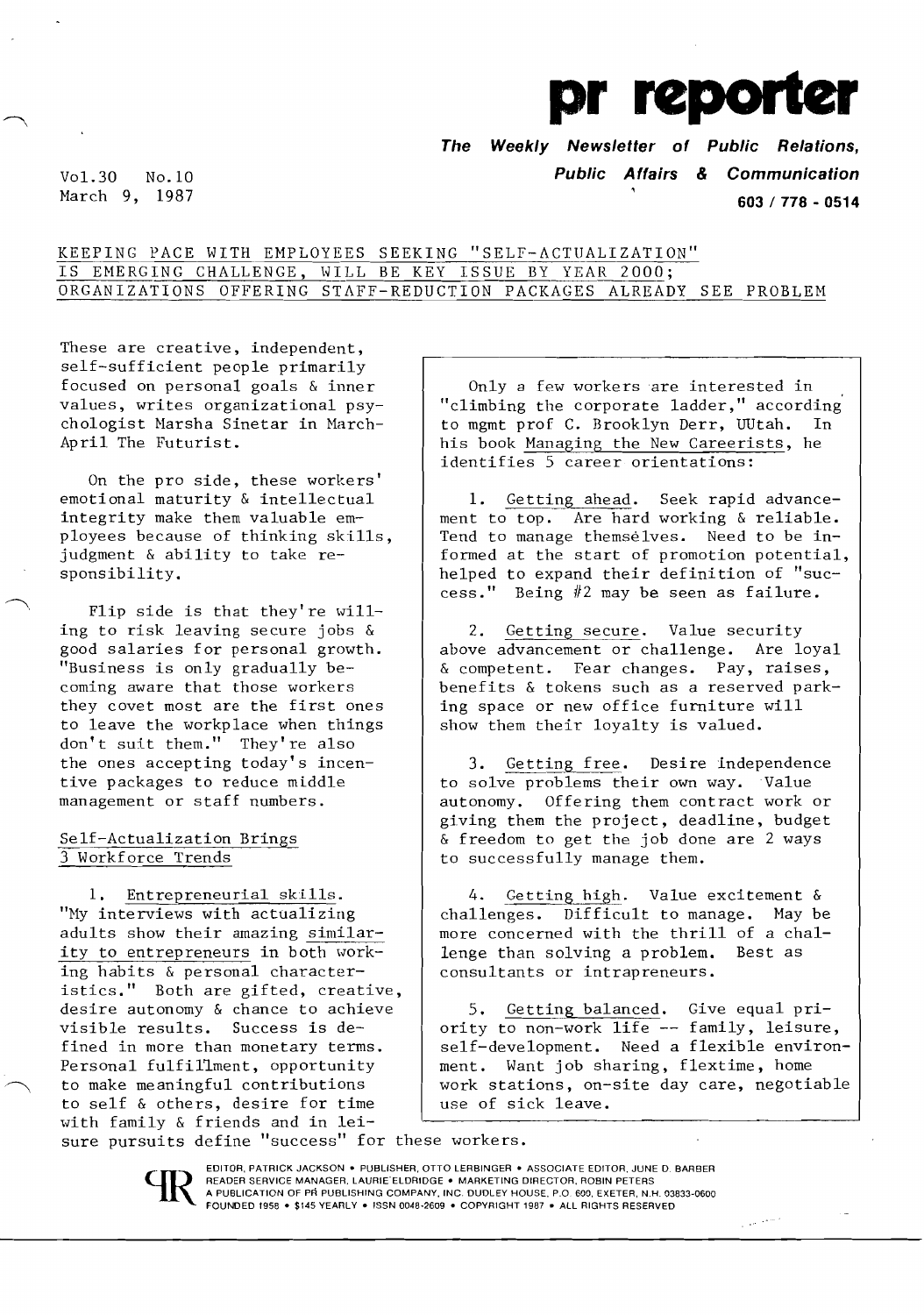2. Autonomy is a central work-life value for the actualizer. They want -- and are getting -- flexible schedules, benefits & organizational structures. "In my research, people expressed a tremendous desire to pursue individually meaningful goals even when it meant personal sacrifice of comfort, approval & security. They were unwilling to live up to what others in authority he, ld up as standards of ex-<br>cellence.... The steps & choices of life stem from inner rather than outer drive: The steps & choices of life stem from inner rather than outer drives."

Social responsibility. "I found stewardship to be a primary value in the actualizing personality. The individual takes care of others and the greater good along with his own interests.'

Management's 1) 29% of US businesses have some form of flextime. 2) 42% of US managers believe their uses of such individual work strategies will  $increases.$  3) QWL groups, communication sessions, wellness or fitness centers, cafeteria-style or individualized benefits, multilevel decisionmaking groups are now encouraged.

4) "Progressive companies now freely experiment with creative compensation packages designed to draw in, retain  $\&$  motivate the actualized worker. 5) Tandem Computer, for example, provides its employees a sabbatical every 4 years as a way to help them with self-renewal needs.... American business recognizes it can only compete by enlisting the support, creativity & energy of its people."

PRESIDENTIAL CONDUCT ON IRANGATE Useful case studies, negative & positive, are<br>HELPS PRACTITIONERS 2 WAYS; provided today by those visible role models, HELPS PRACTITIONERS 2 WAYS;<br>EVEN GORBACHEV SETS EXAMPLE elected heads of state. Pres. Reagan offered elected heads of state. Pres. Reagan offered one of each J.ast week:

Positive: By accepting responsibility and admitting he handled the arms-forhostages deal badly, he showed the power of honestly admitting a mistake. Reagan helped all of us who have bosses or

clients who screw up -- but are afraid

was wrong" or "We didn't handle this<br>
properly" has been pointed out by<br>
psychologists for a long time.<br>
Nixon's "Checkers" speech is a classic<br>  $\begin{array}{c|c}\n\text{if a greater degree, based not on  
implicit obedience, mindless execu-  
tion of instructions, but on full-  
of instructions, but on full-  
of instructions.$ example. And compare the results of<br>Johnson & Johnson's willingness to<br>accept responsibility in the Tylenol<br> $\frac{1}{1}$  all society's af-<br> $\frac{1}{1}$  all society's af-<br> $\frac{1}{1}$  all society's af-<br> $\frac{1}{1}$  all society's af-<br> $\$ accept responsibility in the Tylenol and the series. This is the theme of his<br>Seare even then it won't the had scare even when it wasn't the bad scare even when it wasn't the bad campaigns ... and some executives in beate even when it wasn't the bad<br>actor, with Hooker Chemical's un-<br>willingness to speak at all on the still need to read & heed.<br>subject of Love Canal.

to admit it. In a recent speech, Gorbachev as-The healing ability of saying "I sured Russians that "democracy is not<br>wrong" or "We didn't handle this the opposite of order. It is order.

Negative. "Spousal management" is a familiar syndrome to practitioners. The boss' spouse has been known to influence everything from the color of the annual report to the promotion list. Nancy Reagan is a prime example, according to news reports. Imagine: she issued a release about the appointment of Howard Baker to be chief of staff. And even consulted the Democrat's strategist Bob Strauss on ousting Don Regan.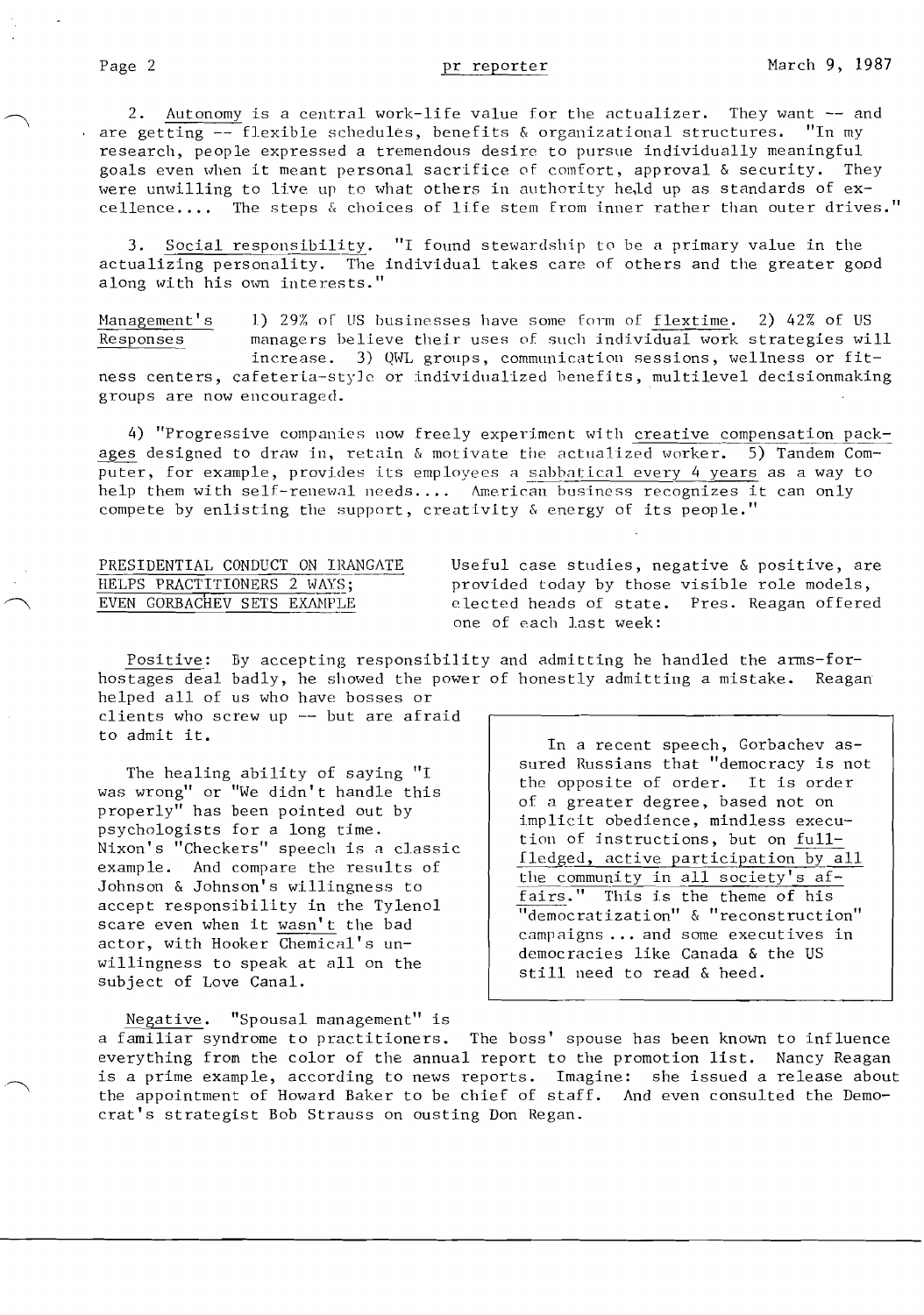Fascinating. Any pr pro who's had difficulty getting management to use participative techniques can empathize with Soviet leader Gorbachev. His "glasnost" policy seeks to get citizens to take responsibility for running what has heretofore been a keep-your-hands-off society. This recognition that even tightly controlled organizations require morale, teamwork, communication  $\&$  the other assets public relationships give is a resounding vote of confidence in the basic nature & essentiality of the field.

## DON'T OVERLOOK INTEGRITY, PRODUCT QUALITY Many of the millions of steel bolts AS TOOLS FOR COMPETING WITH FOREIGN MAKERS that hold America's bridges  $\&$  sky-

scrapers together are counterfeit --

made of substandard steel & alloy and mismarked to hide this fact. Nanufactured primarily in Asia. these bolts could become dangerously brittle or stretch under certain conditions.

International Fasteners Institute (IFI) capitalized On this discovery when it faced a crisis last year. Foreign markets were selling fasteners cheaper than domestic ones. And many customers thought they were better quality.

IFI's classic campaign 1) sent a detailed news release to the business. trade & consumer press explaining the problem and emphasizing IFI's research & recommendations for corrective action. 2) Capability Guide with design & application info was created for users (& media) as the "definitive source of information on prudent selection & use of fasteners of the type being mismarked," a spokesperson from Haselow & Assocs (Cleveland), who helped plan & implement the program, explained to prr.

3) Press info was sent to IFI members one day prior to release, with cover letter explaining its purpose & a media list. Tips \vere given to the members on how to respond should they receive calls from the media, users or their suppliers.

. 4) Overnight copies were sent to key Congressmen & gov't officials. including Dep'ts of Defense & Commerce.

Result: "Despite continued fierce competition from overseas & pricing pressure from large customers. the North American fastener industry has achieved a major reversal in its downward market slide." IFI's director of engineering has fielded hundreds of phone calls from media, gov't officials, end-product manufacturers. Dozens of articles have appeared, including 2 by Jack Anderson in over 200 pub'ns. Publicity has led to investigations into the procurement & inventory practices of gov't agencies. Congressional subcommittees investigated the situation last year; more is expected this year.

# EVEN FOR WORLD NUCLEAR TENSIONS. Citizen diplomats are becoming a large

BUILDING RELATIONSHIPS SEEN AS SOLUTION social movement, believes James Garrison, director of Esalen Institute's Soviet-

American Exchange Program. Concerned with the confrontational nature of arms control talks. private citizens are setting up person-to-person links between nations. They are "changing the climate of opinion, helping friendship & trust to grow."